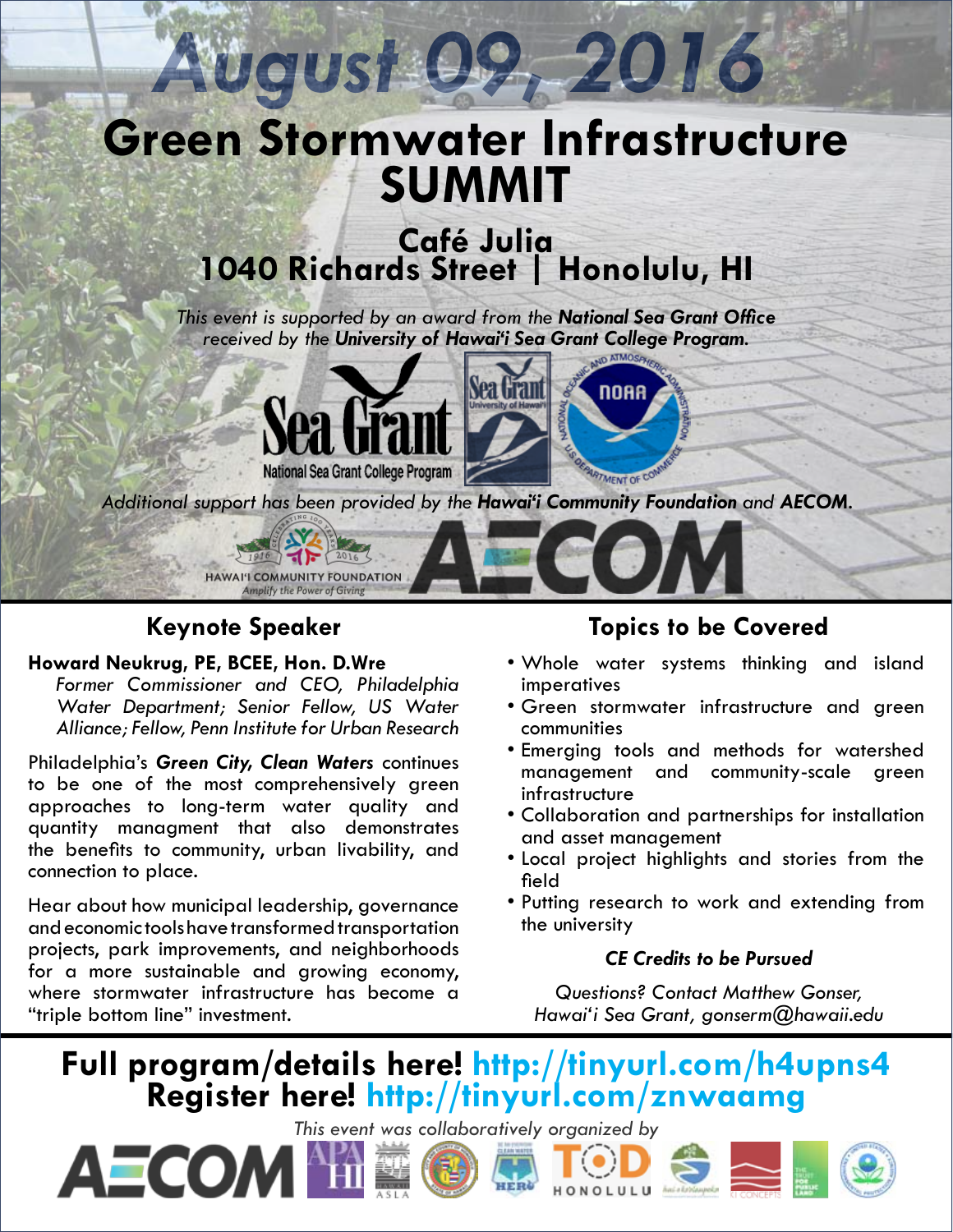

#### **Green Stormwater Infrastructure Summit August 09, 2016**   *Café Julia | 1040 Richards Street | Honolulu, HI*

#### **8:30 am – 8:45 am**

#### **Welcome**

- Darren Lerner, PhD, *Director, University of Hawai'i Sea Grant College Program and Interim Director, University of Hawai'i Water Resources Research Center*
- Matthew Gonser, AICP, *Extension Agent, Hawai'i Sea Grant College*
- Geoff Anderson, *President and CEO, Smart Growth America*

#### **8:45 am – 9:15 am**

**Opening Address – Hawai'i Community Foundation and A Blueprint for Action: Water Security for an Uncertain Future**

• Josh Stanbro *Program Director, Environment & Sustainability, Hawai'i Community Foundation*

#### **9:15 am – 10:45 am**

**Green Stormwater Infrastructure: regulatory requirements, non-regulatory opportunities, and visions for green communities**

- Randall Wakumoto, PE, *Branch Chief, City and County of Honolulu, Department of Facilities Maintenance, Storm Water Quality Branch*
- John Smith, PE, *Project Manager, Engineering Division, County of Maui, Department of Public Works*
- Pam Emerson, *Green Stormwater Infrastructure Advisor, City of Seattle Office of Sustainability & Environment, and Seattle Public Utilities*
- Geoff Anderson, *President and CEO, Smart Growth America*

#### **10:45 am – 11:00 am – BREAK**

#### **11:00 am – 12:00 pm**

**Data for Watershed Management and Community Scale Green Infrastructure: Emerging Tools and Methods**

- Hye Yeong Kwon, MBA *Executive Director, Center for Watershed Protection*
- Shaun O'Rourke *Green Infrastructure Director, The Trust for Public Land*

#### **12:00 pm – 1:00 pm – Lunch and Keynote Speaker: Green City, Clean Waters**

Howard Neukrug, PE, BCEE, Hon. D.WRE

*Former Commissioner and CEO, Philadelphia Water Services; Senior Fellow, US Water Alliance; and Fellow, Penn Institute for Urban Research*